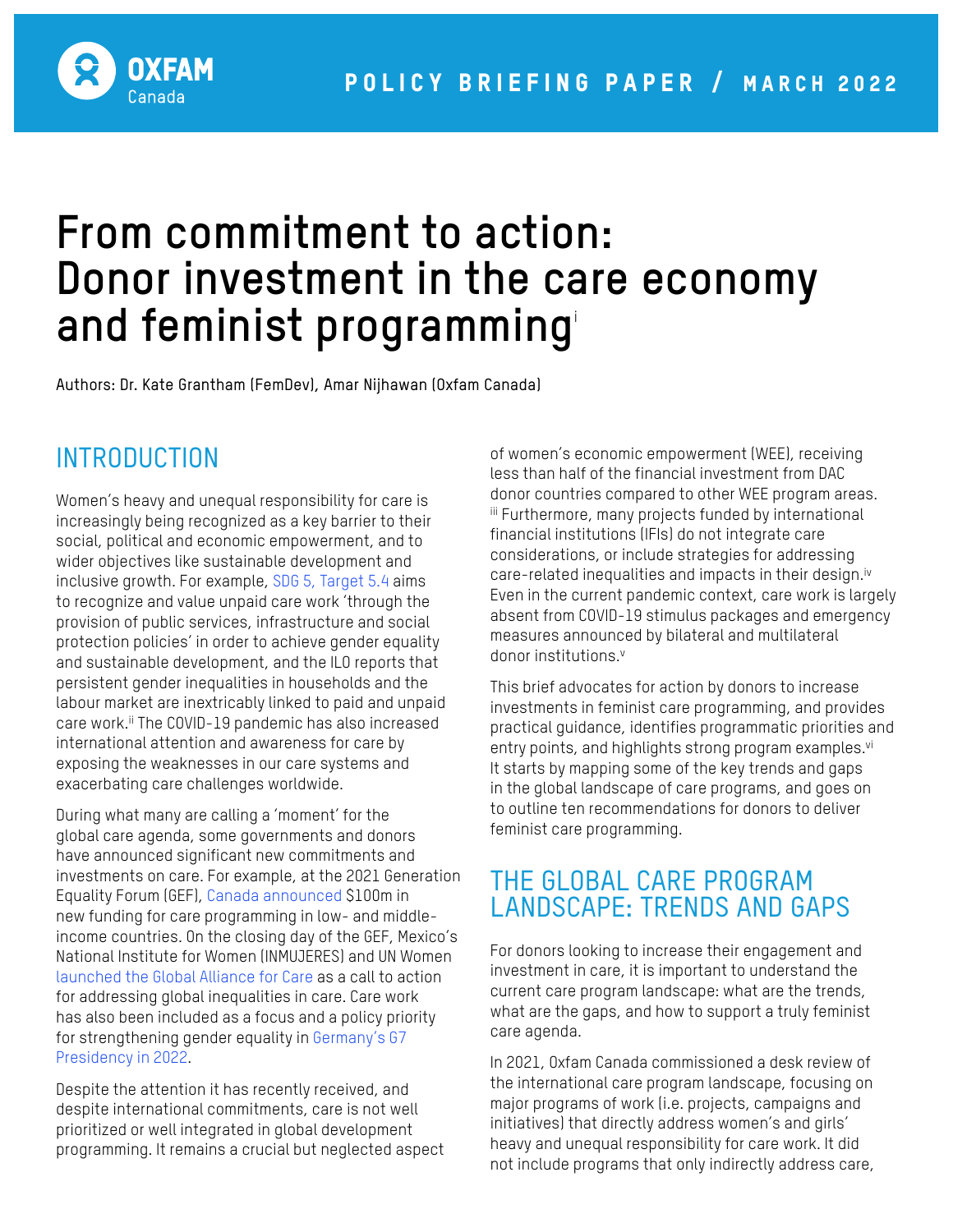or that merely integrate a care component or activity to meet some other objective (e.g. early childhood education and development). The final sample included 40 programs in low- and middle-income countries, involving over 100 organizations (i.e. donors, financial institutions, civil society organizations, and the private sector) since 2010. The review identified ten key areas of work in programming on paid and unpaid care.

#### Care programs overwhelmingly focus on childcare

Among development programs addressing care there is an overwhelming focus on childcare provision in order to promote women's labour force participation and to support early childhood development (ECD) outcomes. However, most ECD programs do not consider or track the impact on parents (mothers), and often do not reach the most marginalized women workers. Identifying cost-effective ways to deliver affordable and quality childcare services for poor women at scale remains a key challenge.

#### Program Spotlight

#### EMPOWERING LOW-INCOME WOMEN IN EAST AFRICA THROUGH THE PROVISION OF QUALITY CHILDCARE **SERVICES**

This [African Population and Health Research](https://www.idrc.ca/en/project/empowering-women-through-provision-quality-childcare-services)  [Centre project](https://www.idrc.ca/en/project/empowering-women-through-provision-quality-childcare-services), funded by the GrOW East Africa initiative, seeks to identify a scalable childcare model for enhancing the economic outcomes of women living in low-income communities in Kenya. In particular, it will assess the potential of a "Hub & Spoke" model of early childhood development – the Kidogo model – as a scalable model for enhancing the economic outcomes of women in low-income communities. The study will be conducted in Nakuru Town West sub-County in Nakuru County, Kenya, where a large proportion of the population lives in informal settlements. We expect that this work will contribute towards building evidence on costeffective models of childcare provision and have an impact on women's labor outcomes in poor urban settings, and which can be scaled up to the rest of the country and the East African region.

Programs focusing on other dimensions of care – such as care for elderly, ill and disabled individuals – receive less attention and investment. Yet, around the world, women and girls are primarily responsible for looking after aging, ill and disabled family members. This is a growing challenge, especially among more rapidly aging populations. Solutions to promote more gender-equitable caregiving need to be explored. With the growing demand for care globally, there is also massive potential in terms of job creation for paid caregivers, provided that these jobs provide decent pay and fair working conditions.<sup>vii</sup>

#### PAID CARE WORK IS LESS FOCUSED ON COMPARED TO UNPAID CARE

Across the care program landscape the topic of paid care work is sidelined compared to unpaid care. Greater attention and investment is needed to promote the rights of paid care workers in education, health, institutional care, personal care services, and domestic work, who frequently experience low wages, long hours, unsafe working conditions, and a lack of formal contracts. In higher income countries, including Canada, this work is disproportionately performed by migrant, poor and racialized women.

Paid care work must be treated as an equal priority by donors. Programs in this area can promote decent employment for care workers, particularly in the informal sector, by advocating for better labour rights, social protection, pay and working conditions. Support for care workers' collective organizing is also crucial and requires donors to establish meaningful and equitable partnerships with care workers, unions and groups.

# Program Spotlight

# SECURING RIGHTS OF DOMESTIC WORKERS IN BANGLADESH

Oxfam's [Securing Rights of Domestic Workers in](https://w05.international.gc.ca/projectbrowser-banqueprojets/project-projet/details/D003621001?lang=eng)  [Bangladesh](https://w05.international.gc.ca/projectbrowser-banqueprojets/project-projet/details/D003621001?lang=eng) project demonstrates the impacts of advocating for and monitoring laws that protect and promote the rights of paid care workers, in addition to providing skills training and direct income support t[o domestic workers](https://www.oxfam.ca/blog/millions-of-women-domestic-workers-face-further-slide-into-poverty/)  [disproportionately impacted by COVID-19.](https://www.oxfam.ca/blog/millions-of-women-domestic-workers-face-further-slide-into-poverty/)  More than 10.5 million people are employed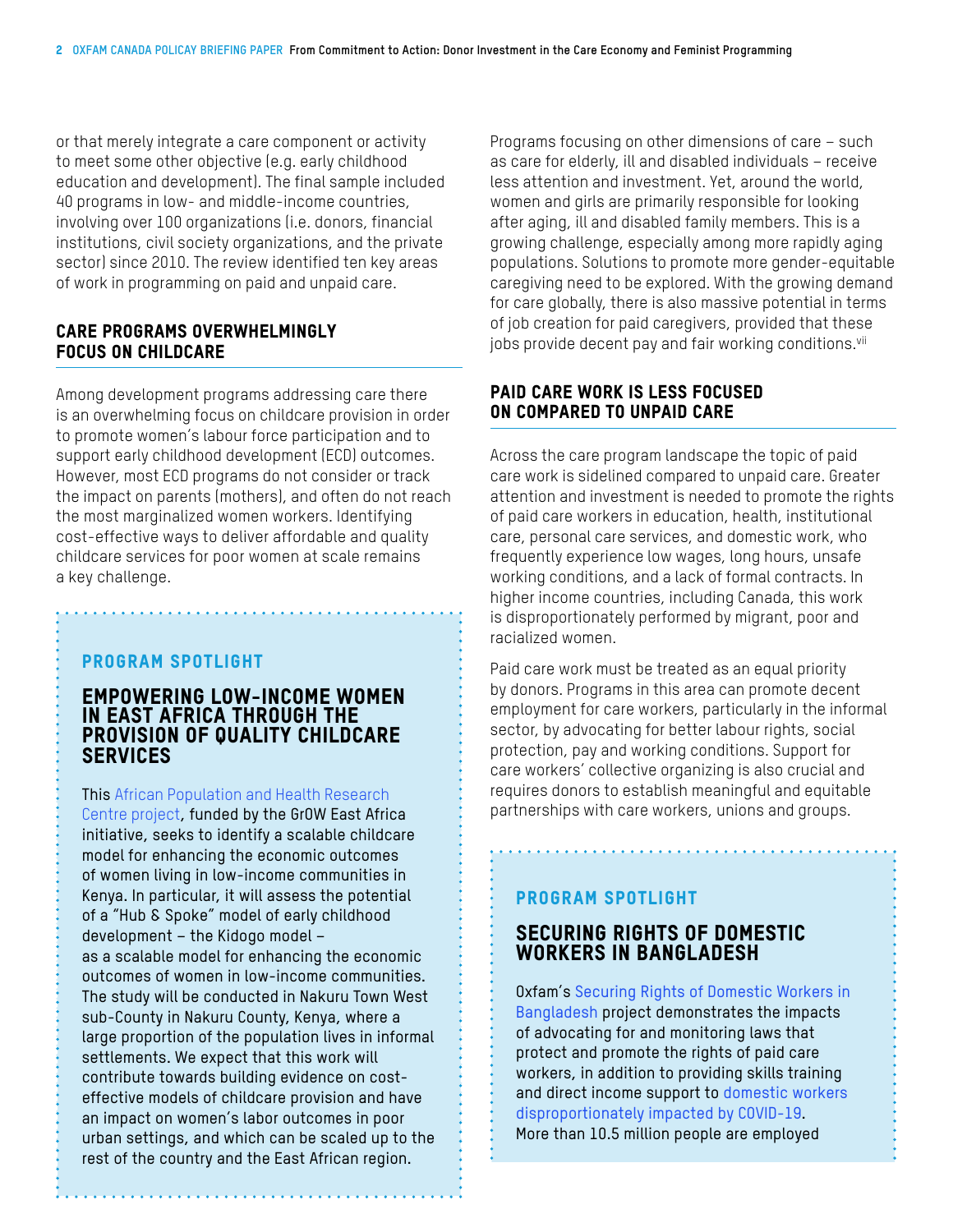as domestic workers in Bangladesh, 90% of whom are women. In 2015, the Government of Bangladesh adopted the Domestic Workers Protection and Welfare Policy; however, it has yet to ratify the International Labor [Organization Convention 189 on Decent Work for](https://www.ilo.org/dyn/normlex/en/f?p=NORMLEXPUB:12100:0::NO::P12100_ILO_CODE:C189)  [Domestic Workers.](https://www.ilo.org/dyn/normlex/en/f?p=NORMLEXPUB:12100:0::NO::P12100_ILO_CODE:C189) Presently, there are no legal ramifications against employers who do not implement or follow this policy, and domestic workers are not afforded any legal protection, leaving them vulnerable to exploitation, violence and abuse.

Reaching 16,000 domestic workers over five years, the project aims to strengthen the agency of women domestic workers to claim and defend their rights in relation to decent employment. To this end, women are provided with occupational and life skills training, connected with domestic worker groups, and supported in safe workplace placements. In addition, the project seeks to improve social norms on domestic workers' rights by advocating for increased recognition of domestic work as a formal profession, promoted by policy makers, government and employers. The project has six local partners, including women's rights organizations, civil society organizations and the private sector.

#### POLICY ADVOCACY IS LACKING

Care programming will run into limits of scale if it does not include policy advocacy work. In the care program landscape – funding for advocacy as a part of key activities and components was often neglected. Policy work on care is important to build and sustain care systems at the local and national level, and ensuring governments are held accountable for comittments made. Examples of care policies include allocate resources to recognizing, reducing and redistributing unpaid care in the form of money, services and time. They include leave policies, care services, social protection benefits related to care, family-friendly working arrangements and care-relevant infrastructure. This is particularly important in moments of global crises and recession, when governments (in the Global North, but more acutely in the Global South) spend less on social protection in as a result of austerity measures.<sup>viii</sup>

In the funding landscape, local NGOs (specifically, women's rights organizations) are well suited to drive policy change around care. This lends to localized approaches, monitoring and implementation of legal frameworks, and cross-sectoral collaboration that lends to direct policy change. For example, Uruguay's historic Integrated National Care System was put on the policy agenda by women's rights and feminist organizations in collaboration with the labour movement and unions.<sup>ix</sup>

### Program Spotlight

# WE-CARE PROGRAM

Since it launched in 2013, Oxfam's [WE-Care](https://policy-practice.oxfam.org/resources/making-care-count-an-overview-of-the-womens-economic-empowerment-and-care-initi-621100/)  [program](https://policy-practice.oxfam.org/resources/making-care-count-an-overview-of-the-womens-economic-empowerment-and-care-initi-621100/) has improved women's lives in over 25 countries through targeted, context-specific interventions and policy advocacy. In Kenya, WE-Care supported the mobilization of over 800 women in informal settlements to advocate for essential care-supporting services, leading to increases in expenditures on accessible water points and childcare centers by 30% and 11%, respectively. In Zimbabwe and the Philippines, WE-Care has benefitted more than 300,000 people through the construction and repair of water points, and has supported social norms interventions such as community awareness activities and training of 'care champions'. Also in the Philippines, WE-Care partners influenced eight local governments to pass laws making it mandatory to generate data and address unpaid care in all planning, budgeting and programming activities, resulting in over \$1m in funding for sustainable water infrastructure.

#### Shifting social norms is difficult but essential work

Shifting social norms on care is difficult, complex, and takes time to show results, but it is essential for achieving gender transformative change. Care programs should regularly include components and activities to shift social norms, or risk inadvertently reinforcing women's unequal care loads. As a 2018 [study from](https://policy-practice.oxfam.org/resources/infrastructure-and-equipment-for-unpaid-care-work-household-survey-findings-fro-620431/)  [Oxfam](https://policy-practice.oxfam.org/resources/infrastructure-and-equipment-for-unpaid-care-work-household-survey-findings-fro-620431/) showed, in the case of care infrastructure and labour-saving technologies, even if women experience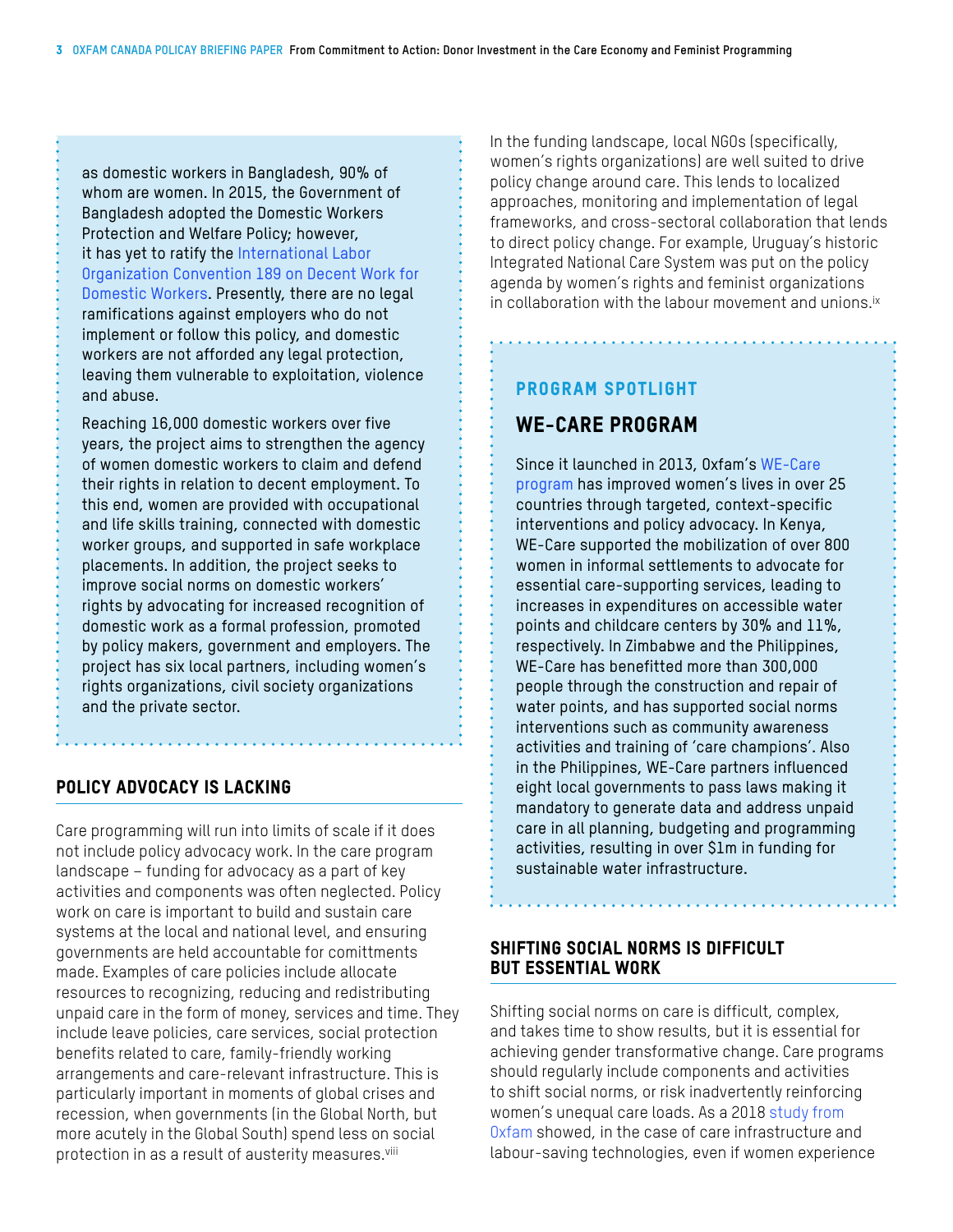reductions in time spent on some domestic tasks (e.g. collecting water, preparing food), they may redistribute this time to other caregiving activities. To prevent this, care programs can incorporate culturally relevant education, media and advocacy tools to promote men's equal involvement in caregiving. Local women's rights organizations are key to delivering social norms change around care, through targeted campaigns and larger projects. Even within shorter-term projects, there may be opportunities to raise awareness of gender inequalities in care work and lay the foundations for longer-term change.

#### Program Spotlight

. . . . . . . . . . . . . . . .

## MENCARE: A GLOBAL FATHERHOOD CAMPAIGN

Promundo's [MenCare](https://promundoglobal.org/programs/mencare/) Campaign uses culturally relevant education, media and advocacy tools to promote men's equal involvement in caregiving. From its inception in 2011, MenCare is now active in more than 50 countries on five continents, and has reached an estimated 250,000 individuals. Through its initiatives, MenCare has empowered men to become more active and engaged fathers, and to disrupt cycles of violence to promote intergenerational cycles of care. For example, [in Rwanda,](https://promundoglobal.org/fathers-rwanda-use-less-violence-reveals-new-study/) Promundo was successful in increasing men's time spent on childcare and household chores by 52 minutes per day (over 60%), nearly two years after having participated in the program.

To promote the uptake of best practices around achieving care equality, MenCare biennially releases the *[State of the World's Fathers](http://www.stateoftheworldsfathers.org)* report, which provides a global view of men's contribution to parenting and caregiving around the world. Since 2015, the report has provided a vision and pathway to achieve men's equal participation in unpaid care work for the benefit of women, children, men themselves, and all individuals.

#### Data limitations make programming a challenge

There is limited data and evidence available on care in many low-income countries due to the lack of national data collection (e.g. labour force surveys, time use surveys, etc.) and the high number of care providers operating informally. The COVID-19 pandemic has further complicated data collection on care, shuttering regular program and statistical operations, and impeding traditional in-person data collection. All of this makes the task of designing contextually appropriate and effective care programming a challenge. More and better data collection and knowledge generation is needed in order for donors to understand the specific care needs and challenges that exist in different contexts, and to grow the evidence base for care programming and advocacy. This data needs to be disaggregated along intersecting identities to ensure a holistic picture, especially drawing attention to how the most structurally marginalized women experience care systems, and give and receive care.

#### Program Spotlight

#### INTERNATIONAL MEN AND GENDER EQUALITY SURVEY

The [International Men and Gender Equality Survey](https://promundoglobal.org/programs/international-men-and-gender-equality-survey-images/)  [\(IMAGES\)](https://promundoglobal.org/programs/international-men-and-gender-equality-survey-images/) is a comprehensive household study on attitudes and behaviors on a wide range of topics related to gender equality that has now been completed in 45 countries. IMAGES includes questions on time use and distribution of unpaid care and domestic work that are usually asked to men and women to allow comparisons between self- and partner-reported data. It is produced by Promundo-US in collaboration with the International Center for Research on Women (ICRW).

Promundo-US is currently working on a 15-country analysis of factors associated with higher rates of men's participation in childcare. This analysis will build on a 2014 paper by [Kato-Wallace et al.](https://www.tandfonline.com/doi/abs/10.1080/17441692.2014.921829), which found equitable gender attitudes and intergenerational transmission of male caregiving behaviors as significant predictors of men contributing more to childcare. This paper, along with IMAGES datasets from over 30 countries, and a searchable, indexed database of all IMAGES questionnaire items will be made available to interested researchers and practitioners in 2022.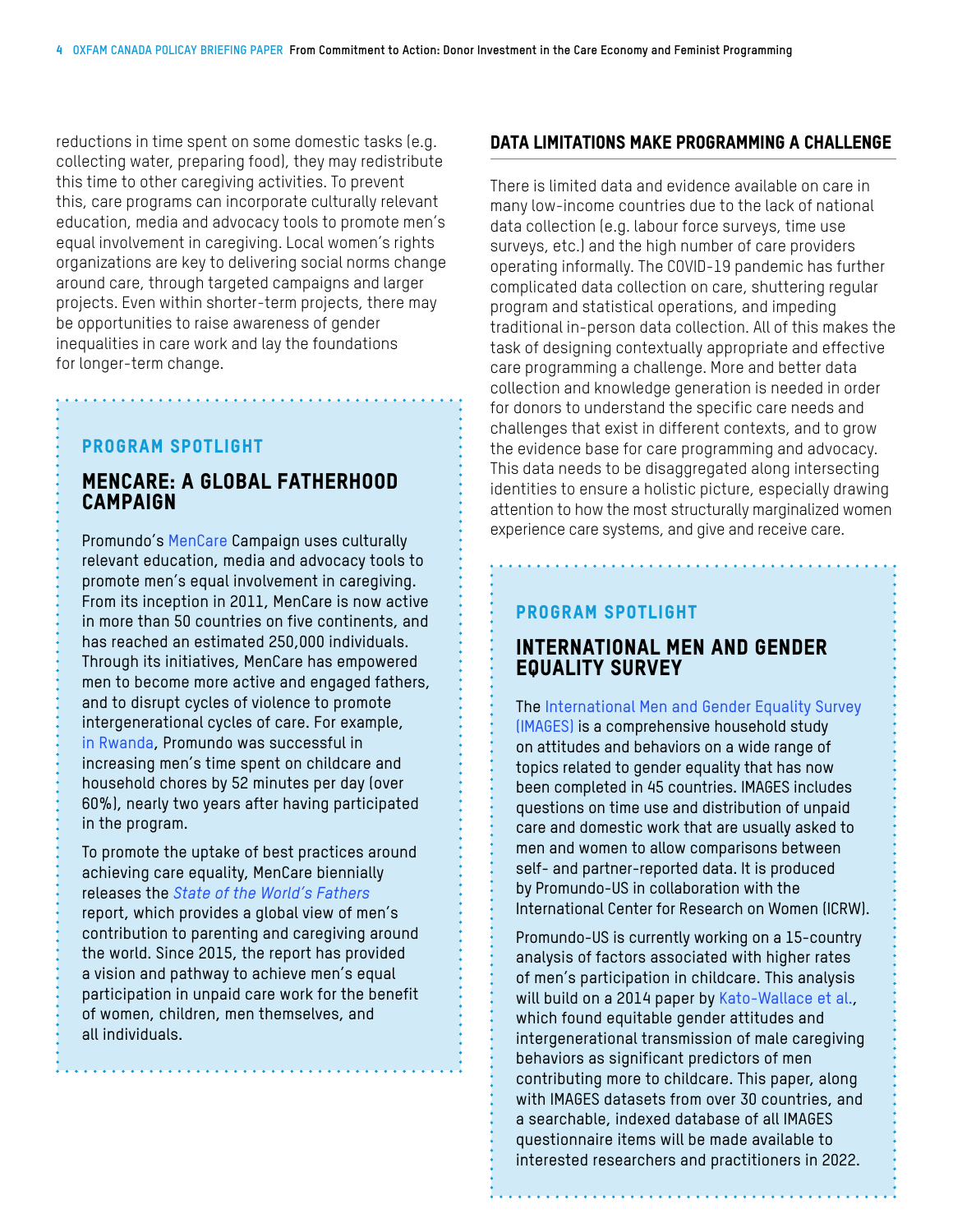#### Care is siloed from other development issues

The interlinkages between care and other development issues are not well understood or adequately addressed by donors and other development actors. For the most part, care is siloed in development programming, and treated as separate from other issues. Yet the challenges associated with paid and unpaid care work are exacerbated by global crises such as health

epidemics, conflict and climate change. For example, climate-induced resource scarcity can increase the time that women spend on care activities like water collection and food preparation, while extreme weather events like floods and fires cause widespread injury and illness, increasing the number of people needing care globally. More work is required to understand and address these types of interlinkages within care programs. The frequency and impact of such crises is also increasing, so this type of work will only become more urgent.

# RECOMMENDATIONS TO DELIVER FEMINIST CARE PROGRAMMING

Now is the time to move from commitment to action on care programming, and ensure a feminist approach is prioritized. The following recommendations can help donors to deliver feminist care programming, and ensure it has the most significant and positive impact on gender equality and WEE. When done well, feminist care programming can form a 'triple win': benefiting gender equality, human wellbeing, and the economy.

# TEN RECOMMENDATIONS TO DELIVER FEMINIST CARE PROGRAMMING

- 1 Program across all '5Rs' of care
- 2 Work directly with local feminist organizations
- 3 Adopt a flexible approach to funding
- 4 Integrate care analysis in existing development programs
- 5 Invest in standalone care programs for deeper impact
- 6 Move from 'what works' to 'what works at scale'
- 7 Deliver impact through multi-stakeholder collaboration
- 8 Promote comprehensive care systems
- 9 Fund advocacy work
- 10 Apply feminist monitoring, evaluation, accountability and learning

#### 1. Program across all '5Rs' of care

Develop care programming across all 5Rs of care (i.e. recognize, reduce and redistribute unpaid care work, and better reward and represent paid care workers) and across the spectrum of unpaid to paid. This implies a focus on care for children, elderly, ill and disabled individuals alike. It also includes actions to specifically address some of the current gaps within the landscape of care programming.

#### 2. Work directly with local feminist organizations

Develop and deliver care programs collaboratively through equitable and well-resourced partnerships with local feminist organizations who are on the front lines, driving change in their communities. Co-create and jointly deliver programs in order to best understand and respond to the realities of communities, and support long-term, sustainable transformations in care.

### 3. Adopt a flexible approach to funding

Identify and use a variety of funding mechanisms to reach feminist organizations, movements and networks, and to program in a feminist way. This should include core and direct funding for feminist organizations through long-term partnerships because social and policy change takes time. It should also include funding that is distributed through regional feminist funds and local women's rights platforms that convene actors from the labour movement, national unions, and care workers associations.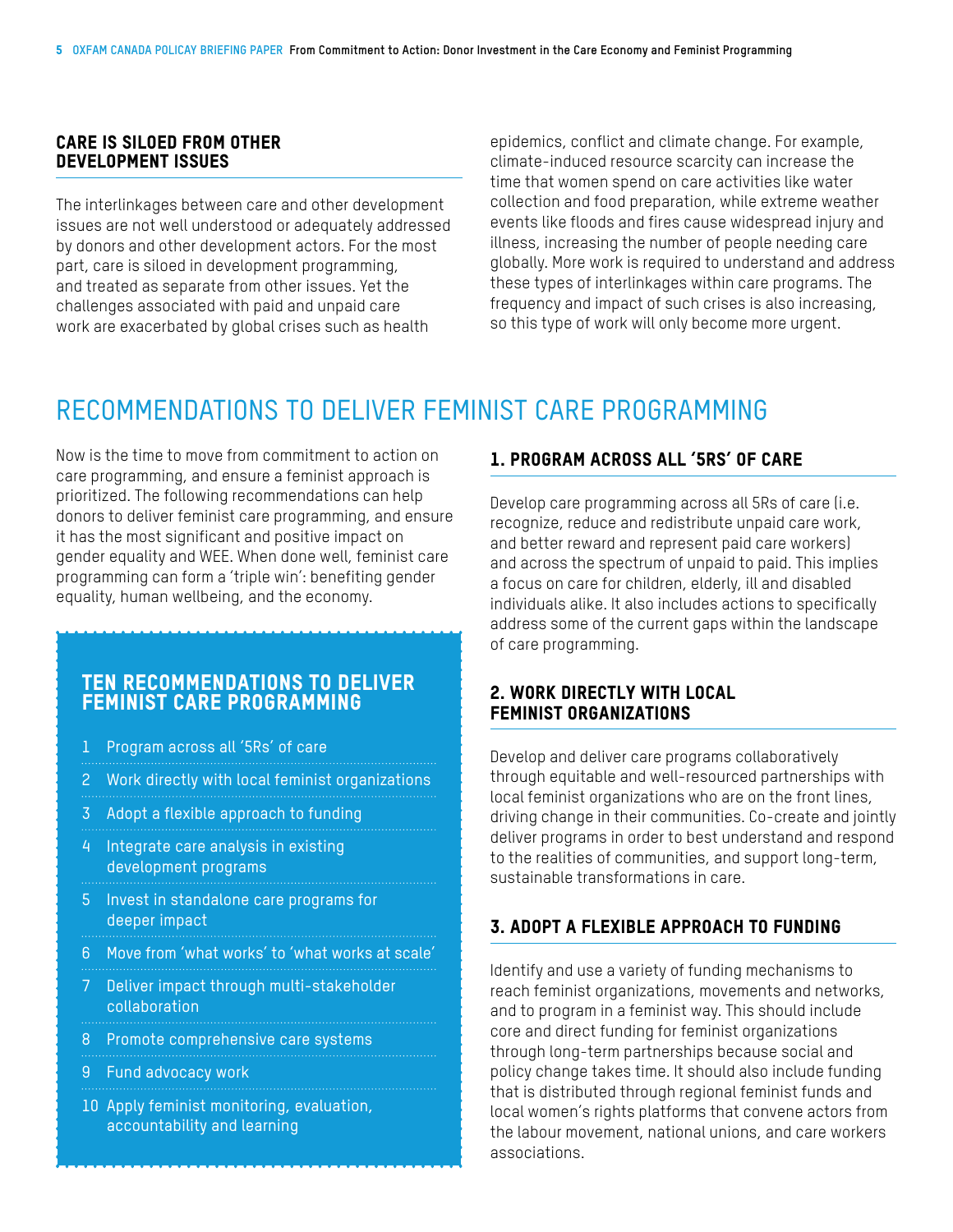#### 4. Integrate care analysis in existing development programs

Integrate care considerations as part of broader sectoral development programs (e.g. health, conflict, climate change) to meet multiple, interlinked development objectives. Conduct [rapid care analysis](https://policy-practice.oxfam.org/resources/participatory-methodology-rapid-care-analysis-guidance-for-managers-and-facilit-620147/) to ensure these programs are having the intended effect and not inadvertently reinforcing women's and girls' care loads.

#### 5. Invest in standalone care programs for deeper impact

Standalone programs allow donors to directly target underlying inequalities in paid and unpaid care work, rather than treating care as a secondary ('add on') issue to meet some other objective (e.g. ECD or increasing women's labour force participation). Invest in standalone care programs for deeper impact and to target some of the neglected areas within the care program landscape.

#### 6. Move from 'what works' to 'what works at scale'

Much existing research evaluating the impact of care programs draws conclusions from small-scale initiatives working in isolation from one another. As a result, there remains evidence gaps regarding the kinds of solutions that work to address care needs and challenges at scale. Focus investments on testing new innovations and exploring scalable program models to amplify impact.

#### 7. Deliver impact through MUI TI-STAKEHOLDER COLLABORATION

Foster partnerships from the local to the global level, including with feminist organizations, government, civil society, researchers, multilateral agencies, IFIs, and the private sector. Use the power of stakeholder collaboration to amplify impact, share research and evidence on what works, and address care more holistically, effectively and sustainably. Join and leverage existing stakeholder collaborations (such as the [Global](https://alianzadecuidados.forogeneracionigualdad.mx/?lang=en)  [Alliance for Care](https://alianzadecuidados.forogeneracionigualdad.mx/?lang=en)) to identify shared program priorities and potential partners, and amplify regional multilateral comittments (such as [ASEAN's Comprehensive](https://asean.org/asean-comprehensive-framework-on-care-economy/)  [Framework on the Care Economy\)](https://asean.org/asean-comprehensive-framework-on-care-economy/).

## 8. Promote comprehensive care systems

Help to promote comprehensive national care systems by exploring opportunities to incentivize public and private investment in care-responsive services, infrastructure and social protection systems. Use tools like the [Care Policy Scorecard](https://policy-practice.oxfam.org/resources/care-policy-scorecard-a-tool-for-assessing-country-progress-towards-an-enabling-621287/) to assess and track whether government policies related to care are adopted, budgeted for and implemented, and the extent to which they have a transformative effect on care. Work with governments and IFIs to ensure that fiscal consolidation and austerity conditions do not restrict investment in care systems in low-income countries.

#### 9. Fund advocacy work

Fund advocacy work targeting social norms change and policy change – not as an 'add on' or 'stream' within care programs, but as programming in its own right. Influencing policies and practices must range from local, national to regional and global level. Feminist organizations have the networks required to advocate for systems change. More resources will ensure impact faster.

#### 10. Apply feminist monitoring, evaluation, accountability and learning

Feminist monitoring, evaluation, accountability and learning (MEAL) frameworks should be core and wellresourced components of care programs. [Feminist MEAL](https://www.oxfam.ca/publication/guidance-note-on-feminist-meal/) approaches and tools can be used to recognize and make visible the different care needs in a community (e.g. using Oxfam's [Household Care Survey\)](https://policy-practice.oxfam.org/resources/measuring-and-understanding-unpaid-care-and-domestic-work-household-care-survey-621082/), to assess progress towards program objectives, and to help build the evidence base on what works to address care.